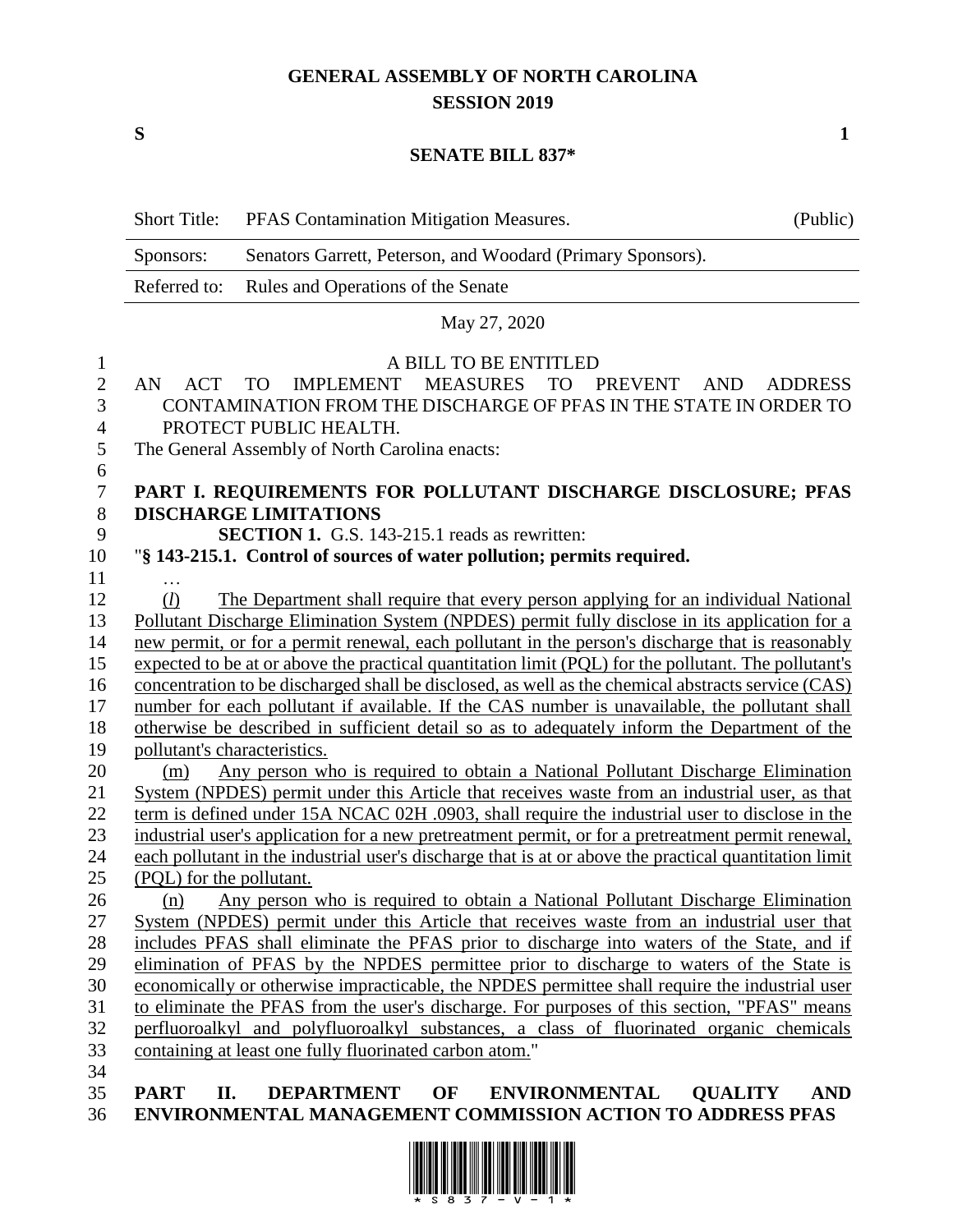#### **General Assembly Of North Carolina Session 2019 Session 2019**

 **SECTION 2.** No later than June 1, 2021, the Department of Environmental Quality shall begin identifying technology-based limits for detectable PFAS in new and renewed National Pollutant Discharge Elimination System (NPDES) permits. Such technology-based limits shall consist of treatments sufficient to reduce detectable PFAS in effluent to non-detect levels. For purposes of this section, the following definitions apply:

- (1) "Detectable PFAS" means PFAS in an amount such that the presence, individual concentrations, and total concentrations can be assessed by a laboratory method certified by the United States Environmental Protection Agency or approved by the Department.
- 

 (2) "Non-detect levels" means concentrations of PFAS below 10 ppt as measured by a laboratory method certified by the United States Environmental Protection Agency or approved by the Department.

 **SECTION 3.(a)** The Department of Environmental Quality shall study the presence of PFAS in land-applied biosolids, including identifying the most common PFAS that may be present in biosolids, likely categories of sources for any PFAS detected, the propensity of PFAS to migrate off-site from land application sites, and accumulation and persistence of PFAS in soil and water that are downgradient from land application sites. The Department shall report the findings of its study, including recommendations for legislative and Commission action, to the Environmental Management Commission and the Environmental Review Commission no later than September 1, 2021.

 **SECTION 3.(b)** If, as a result of the study performed pursuant to subsection (a) of this section, the Department of Environmental Quality finds that PFAS are likely to migrate from land application sites and accumulate at detectable levels in soil and water that are downgradient from such sites, the Environmental Management Commission shall adopt rules to prevent such migration or accumulation of the pollutant off-site.

 **SECTION 4.(a)** The Department of Environmental Quality shall study the presence of PFAS in leachate collected and disposed of from municipal solid waste landfills and construction and demolition debris landfills, including identifying the most common PFAS that may be present in leachate, as well as the effectiveness of treatment technologies in wastewater treatment plants at removing PFAS prior to discharge. The Department shall report the findings of its study, including recommendations for legislative and Commission action, to the Environmental Management Commission and the Environmental Review Commission no later than September 1, 2021.

 **SECTION 4.(b)** If, as a result of the study performed pursuant to subsection (a) of this section, the Department of Environmental Quality finds that PFAS in landfill leachate cannot be practicably removed from wastewater prior to discharge, the Environmental Management Commission shall adopt rules to prohibit the disposal of leachate containing detectable PFAS at wastewater treatment plants.

 **SECTION 4.(c)** For purposes of this section, "detectable PFAS" means PFAS in an amount such that the presence, individual concentrations, and total concentrations can be assessed by a laboratory method certified by the United States Environmental Protection Agency or approved by the Department.

 **SECTION 5.** If, by January 1, 2021, the United States Environmental Protection Agency (USEPA) has not certified a lab method for the identification and measurement of PFAS in wastewater, the Department of Environmental Quality shall approve an USEPA-validated lab method for this purpose.

### **PART III. FUNDING FOR PFAS MATTERS**

 **SECTION 6.(a)** There is appropriated from the General Fund to the Department of Environmental Quality the sum of five million dollars (\$5,000,000) in nonrecurring funds for the 2020-2021 fiscal year for the Bernard Allen Drinking Water Fund to fund drinking water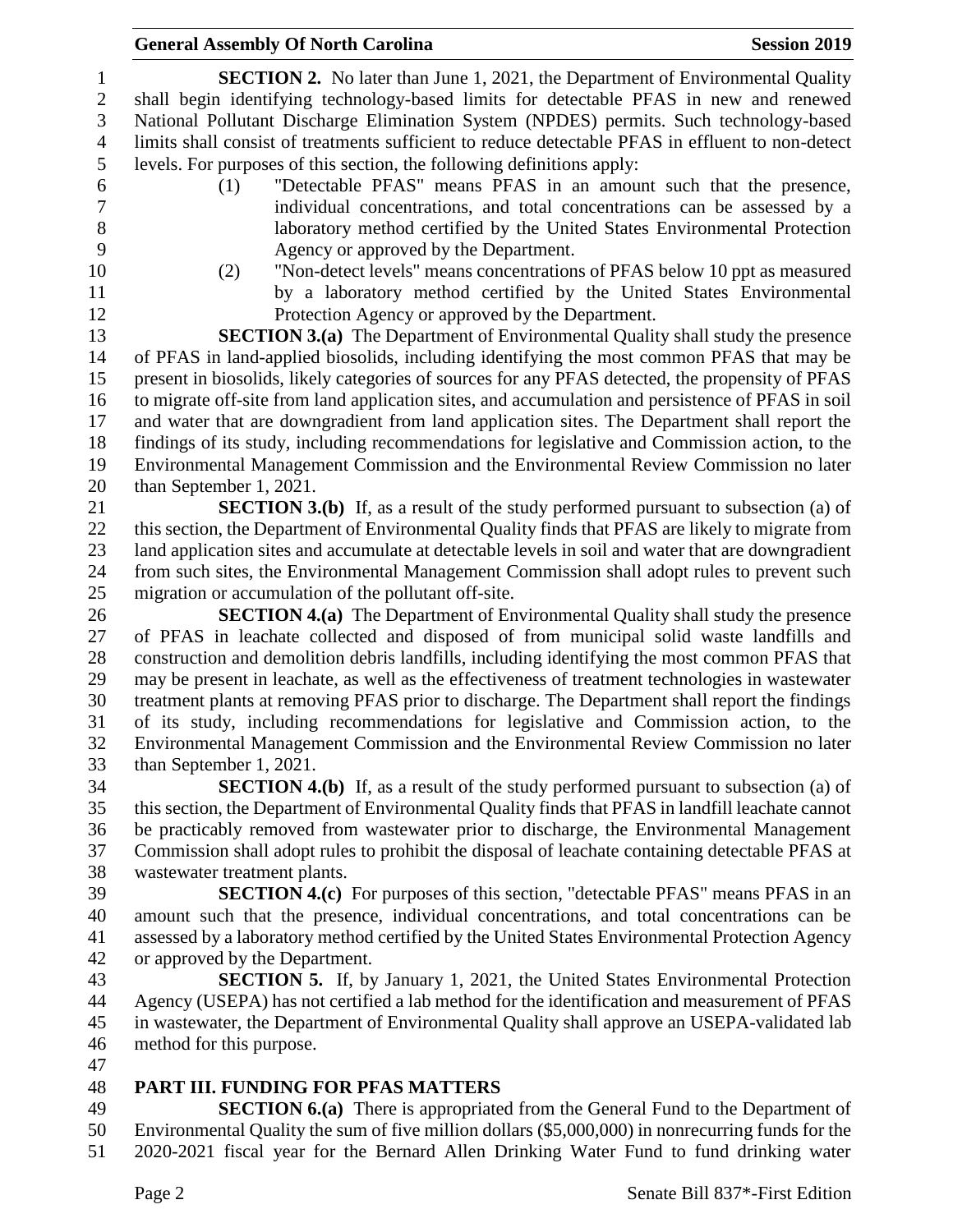#### **General Assembly Of North Carolina Session 2019 Session 2019**

 treatment systems for individuals, businesses, and community water systems with covered wells. For purposes of this section, a "covered well" is a drinking water well contaminated with PFOA above 12 ppt, PFOS above 13 ppt, PFNA above 11 ppt, PFHxS above 18 ppt, or above 20 ppt for the sum of all detectable PFAS.

 **SECTION 6.(b)** There is appropriated from the General Fund to the Department of Environmental Quality the sum of five million dollars (\$5,000,000) in recurring funds to expand the Department's ambient water quality monitoring activities to identify emerging and other pollutants in waters of the State at locations upstream from surface drinking water intakes.

 **SECTION 6.(c)** There is appropriated from the General Fund to the Department of Environmental Quality the sum of one million dollars (\$1,000,000) in nonrecurring funds for the 2020-2021 fiscal year to develop a strategy to address persistent toxic chemicals in the State's environment. In developing a persistent toxics strategy, the Department shall first develop a planned strategy for the reduction of PFAS in the environment to be known as the "PFAS Chemical Action Plan," which shall serve as a model for development of future chemical action plans for other pollutants. The PFAS Chemical Action Plan shall include, at a minimum: (i) identification of all currently detectable PFAS uses within the State and (ii) identification of options and actions to reduce or eliminate detectable PFAS within the State, including analysis of State and federal laws and policies for that purpose. The Department shall consult with stakeholders in the development of the Plan, and shall provide opportunities for public comment. The final PFAS Chemical Action Plan, developed after considering public comments received and the input of stakeholders, shall identify recommendations for legislative action and for Department action, including the adoption of rules. The Department shall finalize the PFAS Chemical Action Plan no later than January 1, 2022, and shall initiate implementation of the Plan no later than April 1, 2022.

 **SECTION 6.(d)** There is appropriated from the General Fund to the Department of Environmental Quality the sum of one million dollars (\$1,000,000) in nonrecurring funds for the 2020-2021 fiscal year to study PFAS destruction and disposal techniques to identify a safe, effective, and scalable technology. For purposes of this section, a "safe technology" means one that does not result in further contamination via air deposition, or soil or water contamination. The study shall include an analysis of the effectiveness and safety of current technologies, including those presently at bench and pilot scales. In the conduct of this study, the Department may coordinate with, and/or review research conducted by, other entities such as the Strategic Environmental Research and Development Program. The Department shall report its findings, including any recommendations for legislative action necessary to protect public health and the environment, to the Environmental Management Commission and the Environmental Review Commission no later than September 1, 2021.

 **SECTION 6.(e)** There is appropriated from the General Fund to the State Water Infrastructure Authority the sum of eighty million dollars (\$80,000,000) in nonrecurring funds for the 2020-2021 fiscal year to issue matching grants to water systems to build or improve drinking water treatment systems to substantially reduce public exposure to detectable PFAS.

 **SECTION 6.(f)** The Attorney General shall develop and maintain a record of cumulative expenses borne by State agencies and local governments under subsections (a), (d), and (e) of this section. The Attorney General shall report to the General Assembly no later than March 1, 2021, on the cumulative expenses recorded, and the State's options to recover damages and costs incurred to protect North Carolinians from PFAS contamination from entities responsible for the introduction of PFAS into the air, water, groundwater, and soil of the State.

 **SECTION 6.(g)** For purposes of this section, "detectable PFAS" means PFAS in an amount such that the presence, individual concentrations, and total concentrations can be assessed by a laboratory method certified by the United States Environmental Protection Agency or approved by the Department.

**SECTION 6.(h)** This section becomes effective July 1, 2020.